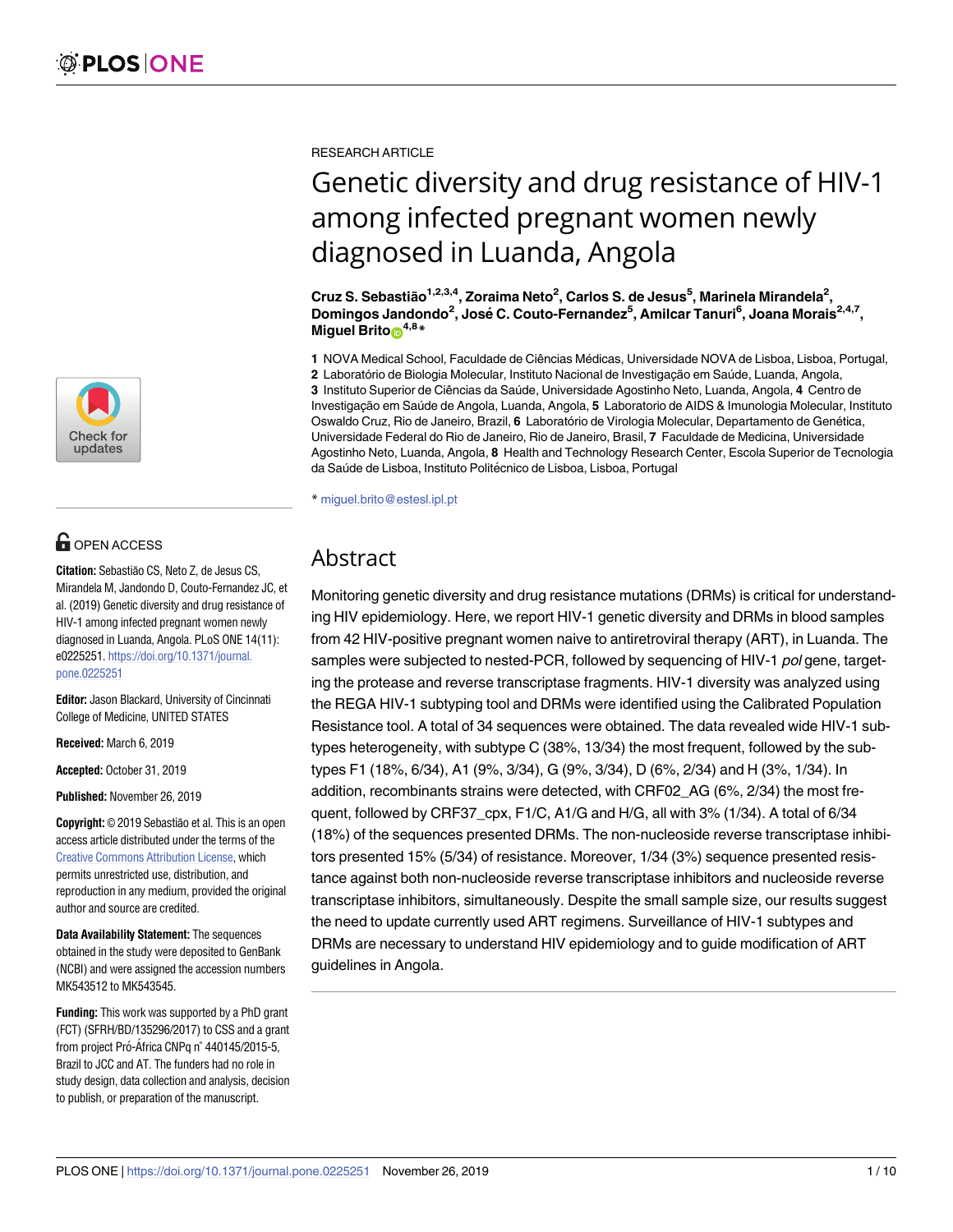<span id="page-1-0"></span>**Competing interests:** The authors have declared that no competing interests exist.

## **Introduction**

The human immunodeficiency virus (HIV) has become a major global public health problem [\[1](#page-7-0)], affecting about 36.9 million people in the world [\[2\]](#page-7-0). In Angola, a total of 310,000 cases were reported in 2018 [[2\]](#page-7-0). HIV is classified into types (HIV-1 and HIV-2), groups (M, N, O and P), subtypes (A-D, F-H, J and K), sub-subtypes (A1, A2, F1 and F2), circulating recombinant forms (CRFs) and unique recombinant forms (URFs) [[3](#page-7-0)]. HIV-1 is responsible for the vast majority of HIV infections [\[4](#page-8-0)]. All subtypes of HIV-1 group M (except B), several CRFs and URFs have been described in Angola [\[5–11\]](#page-8-0).

Universal access to antiretroviral therapy (ART) has successfully decreased mortality and morbidity associated with HIV  $[2,12]$  $[2,12]$  $[2,12]$  $[2,12]$  $[2,12]$ . The first-line of the ART drugs used in Angola includes the nucleoside reverse transcriptase inhibitors (NRTIs), tenofovir (TDF) and lamivudine (3TC), and a non-nucleoside reverse transcriptase inhibitor (NNRTI), either efavirenz (EFV) or nevirapine (NVP) [\[13,14](#page-8-0)]. In addition, zidovudine (AZT) has been used to prevent vertical transmission [\[13,14](#page-8-0)].

The emergence of HIV-1 subtypes with drug resistance mutations (DRMs) during pregnancy represents a challenge for the efficacy of ART, especially in low- and middle-income countries [[15](#page-8-0)]. There is a lack of recent data on HIV-1 genetic diversity and prevalence of DRMs in Angola [\[15,16](#page-8-0)]. In this study, we investigated the genetic diversity and DRM prevalence in blood samples from HIV-positive pregnant women naive to ART in Luanda, to better understand HIV epidemiology and to allow a timely modification of ART guidelines in Angola.

## **Materials and methods**

### **Study design and sample collection**

A cross-sectional study was carried out at the Lucrecia Paim Maternity clinic, located in Luanda, capital city of Angola, during the months of April to June of 2018. The study involved 1612 pregnant women who were screened for HIV infection using the rapid antibody detection test Determine HIV1/2™ (Alere, Japan) and the Unigold™ HIV (Trinity Biotech, Ireland) during prenatal care. Sociodemographic characteristics and blood samples were collected from HIV-positive pregnant women. The main criterion for inclusion of HIV-positive pregnant women was that they had not been previously exposed to any ART. The blood samples were collected in a tube with EDTA, centrifuged and the plasma was aliquoted and stored at -80˚C. The blood samples preparation was performed at the Molecular Biology Laboratory, of the National Institute for Health Research of Angola (INIS). Following the recommendations of the National Institute of Fighting against AIDS (INLS), the HIV-positive women, were prescribed ART with TDF, 3TC and EFV, and were medicated with AZT until child birth [[13](#page-8-0),[14\]](#page-8-0).

## **RNA extraction, cDNA synthesis, PCR and sequencing**

Total viral RNA was extracted from 140μL of plasma using QIAamp Viral RNA kit (QIAGEN, Germany) following the manufacturer instructions. The cDNA synthesis was carried out using 10μL of the RNA in a final reaction volume of 20μL. The mix contained 25mM DNTP mix, 5X M-MLV buffer, 10mM of dithiothreitol (DTT), 40U of RNase OUT™ (Life Technologies, USA), 0.1mM of MMRTR6 primer (5'-TTTTACATCATTAGTGTGGG-3'), and 200U of M-MLV enzyme (Life Technologies, USA) [\[17\]](#page-8-0).

The obtained cDNA was subjected to a nested-PCR, targeting the protease (PR) and reverse transcriptase (RT) fragments of the HIV-1 *pol* gene, with an expected size of 1302 bp, using the protocol previously described [\[17\]](#page-8-0). Successful amplification was checked using a 1%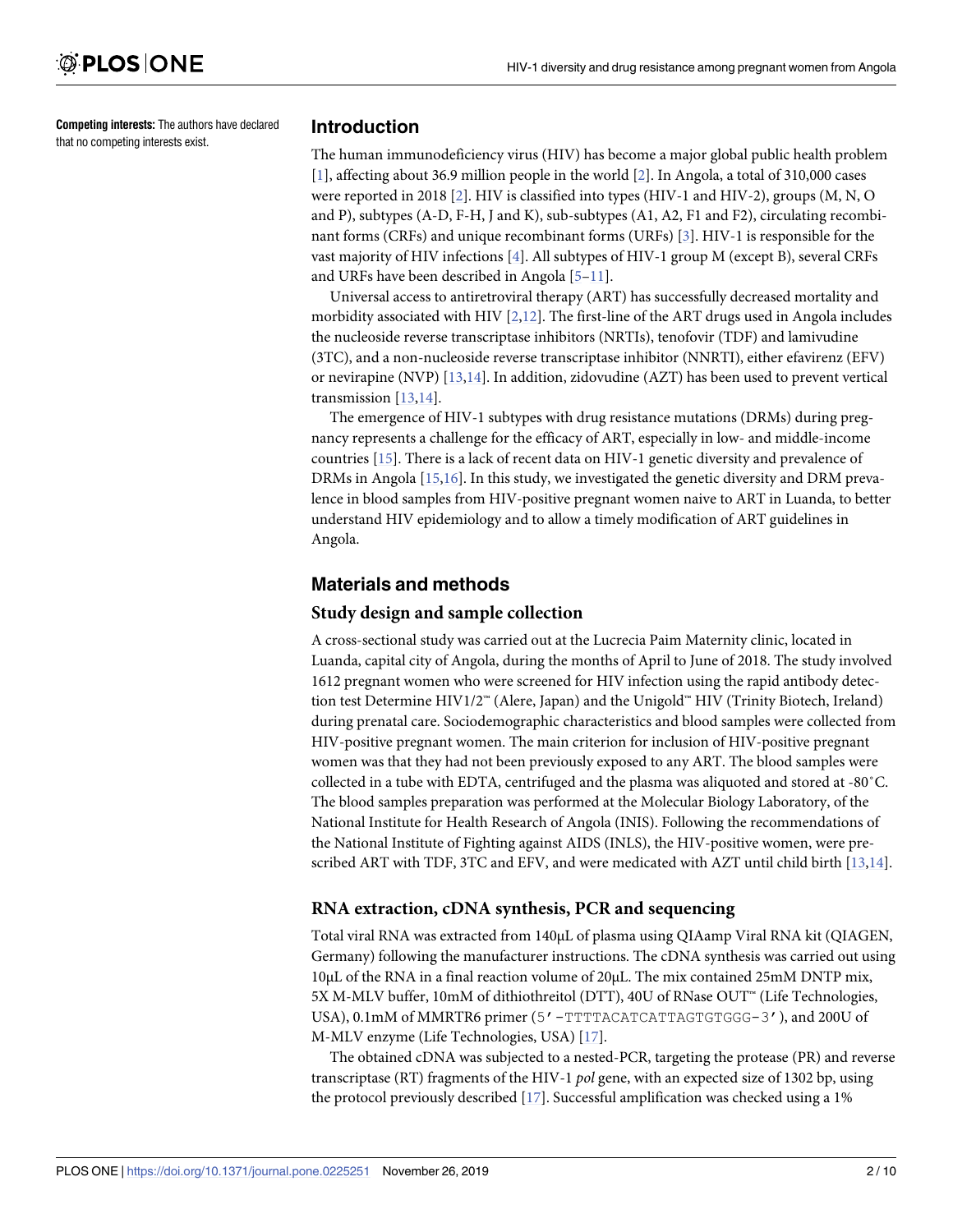<span id="page-2-0"></span>agarose gel. The amplicons were purified using the NZYGelpure Kit (Nzytech, Portugal), and sequenced using the ABI BigDye Terminator v3.1 reaction kit (Applied Biosystems, USA). For each sample, eight primers were used for the complete sequencing of the PR (nucleotide range: 2253–2549) and the first 335 codons of RT (nucleotide range: 2550–3554), considering the genome of the *HXB2* strain (nucleotide range: 2252–3554) [\[17\]](#page-8-0). Sequencing was performed on an ABI 3500 sequencer (Applied Biosystems, USA) at the Molecular Biology Laboratory of the INIS, in Luanda.

## **HIV-1 subtyping, phylogenetic and resistance mutation analysis**

The electropherograms were analyzed using the software RECALL v2.25 [[18](#page-8-0)]. Classification of HIV subtypes was conducted using the REGA HIV-1 subtyping tool v3.0 ([http://dbpartners.](http://dbpartners.stanford.edu:8080/RegaSubtyping/stanford-hiv/typingtool/) [stanford.edu:8080/RegaSubtyping/stanford-hiv/typingtool/](http://dbpartners.stanford.edu:8080/RegaSubtyping/stanford-hiv/typingtool/)) [\[19\]](#page-8-0). The nucleotide sequences obtained were aligned with HIV-1 M-group nucleotide sequences downloaded from NCBI [\(https://www.ncbi.nlm.nih.gov/nuccore/\)](https://www.ncbi.nlm.nih.gov/nuccore/) and Los Alamos [\(https://www.hiv.lanl.gov/content/](https://www.hiv.lanl.gov/content/index) [index](https://www.hiv.lanl.gov/content/index)) databases. The sequences obtained in the study were deposited in GenBank (NCBI) and were assigned the accession numbers MK543512 to MK543545. A phylogenetic tree was inferred using the Neighbor-Joining (NJ) method [\[20\]](#page-8-0), with Tamura-Nei genetic distances [\[21\]](#page-8-0). Clade support was assessed using 1000 bootstrapped replicates [\[22\]](#page-8-0). The phylogeny was estimated using MEGA software v7.0 [\[23\]](#page-8-0), and recombinant viruses were characterized by boot scanning using SimPlot [[24](#page-8-0)].

Drug resistance mutations to HIV-1 were identified using the Calibrated Population Resistance tool (CPR) v8.0 (<https://hivdb.stanford.edu/cpr/form/PRRT/>) [\[25\]](#page-8-0). Additionally, analyses of drug resistance profile were performed using the Stanford genotypic resistance interpretation algorithm ([https://hivdb.stanford.edu/hivseq/by-sequences/\)](https://hivdb.stanford.edu/hivseq/by-sequences/) [[26](#page-9-0)].

## **Statistical analysis**

Chi-square  $(X^2)$  tests were performed to evaluate the association between sociodemographic characteristics and HIV prevalence at 5% statistical significance in the SPSS v25 statistical program (IBM SPSS Statistics, USA).

### **Ethical considerations**

The pregnant women were informed of the study and consented (oral and written) to participation and follow-up until delivery. Consent from parents or guardians of the minors (under 15 years) was also obtained. All pregnant women underwent pre- and post-test counseling individually. The HIV study results were provided to the clinical staff to ensure appropriate patient clinical management. The study protocol was reviewed and approved by the National Ethics Committee of Angola (nr.13/2018), general directorate from Lucrecia Paim Maternity clinic (nr.083/GDG/MLP/2018) and the Ethics Research Committee of the NOVA Medical School/Faculdade de Ciências Médicas—Universidade NOVA de Lisboa (nr.51/2019/ CEFCM).

## **Results**

#### **Sociodemographic characteristics**

From the 1612 pregnant women tested for HIV, 42 (2.6%) tested positive and not been exposed to any ART previously. All pregnant women were from Luanda province. A total of 25/42 HIV-positive pregnant women were in the age group of 25–34 years, 18/42 had basic and secondary education, respectively, and 19/42 were unemployed. Moreover, a total of 12/42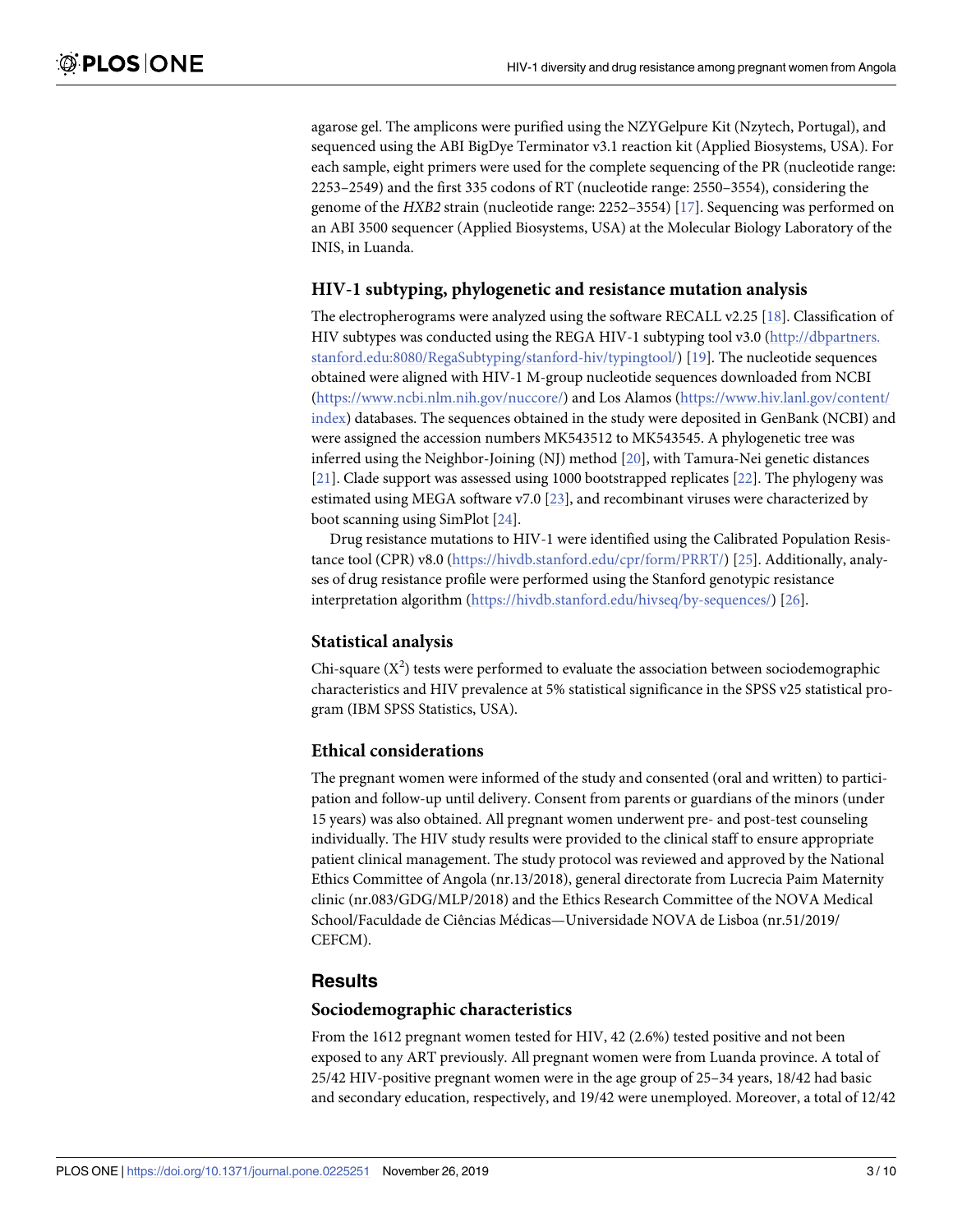| Characteristics                                 | Pregnant tested | <b>HIV</b> prevalence |             | $X^2$  | P-Value         |
|-------------------------------------------------|-----------------|-----------------------|-------------|--------|-----------------|
|                                                 |                 | Negative              | Positive    |        |                 |
| Age group (years)                               |                 |                       |             |        |                 |
| <15                                             | 5/1612          | $4(80.0\%)$           | $1(20.0\%)$ | 11.985 | $0.017^{\rm a}$ |
| $15 - 24$                                       | 610/1612        | 602 (98.7%)           | $8(1.3\%)$  |        |                 |
| $25 - 34$                                       | 750/1612        | 725 (96.7%)           | 25 (3.3%)   |        |                 |
| $35 - 44$                                       | 246/1612        | 238 (96.7%)           | $8(3.3\%)$  |        |                 |
| >44                                             | 1/1612          | $1(100\%)$            | $0(0.0\%)$  |        |                 |
| Residence (Municipality)                        |                 |                       |             |        |                 |
| Luanda                                          | 643/1612        | 623 (96.9%)           | $20(3.1\%)$ | 7.049  | 0.424           |
| Viana                                           | 408/1612        | 400 (98.0%)           | $8(2.0\%)$  |        |                 |
| Belas                                           | 188/1612        | 181 (96.3%)           | 7(3.7%)     |        |                 |
| Kilamba Kiaxi                                   | 222/1612        | 216 (97.3%)           | 6(2.7%)     |        |                 |
| Sambizanga                                      | 14/1612         | 13 (92.9%)            | $1(7.1\%)$  |        |                 |
| Cazenga                                         | 108/1612        | 108 (100.0%)          | $0(0.0\%)$  |        |                 |
| Cacuaco                                         | 26/1612         | 26 (100.0%)           | $0(0.0\%)$  |        |                 |
| Icoli Bengo                                     | 3/1612          | $3(100.0\%)$          | $0(0.0\%)$  |        |                 |
| Level of education                              |                 |                       |             |        |                 |
| Illiterate                                      | 72/1612         | 72 (100.0%)           | $0(0.0\%)$  | 2.650  | 0.449           |
| Basic                                           | 616/1612        | 598 (97.1%)           | 18 (2.9%)   |        |                 |
| Secundary                                       | 633/1612        | 615 (97.2%)           | 18 (2.8%)   |        |                 |
| Higher                                          | 291/1612        | 285 (97.9%)           | $6(2.1\%)$  |        |                 |
| Occupation                                      |                 |                       |             |        |                 |
| Unemployed                                      | 733/1612        | 714 (97.4%)           | 19 (2.6%)   | 1.124  | 0.570           |
| Worker                                          | 478/1612        | 463 (96.9%)           | $15(3.1\%)$ |        |                 |
| Student                                         | 401/1612        | 393 (98.0%)           | $8(2.0\%)$  |        |                 |
| Gestational Age (trimester)                     |                 |                       |             |        |                 |
| First                                           | 102/1612        | 93 (91.2%)            | $9(8.8\%)$  | 33.526 | $0.000^{\rm a}$ |
| Second                                          | 176/1612        | 164 (93.2%)           | $12(6.8\%)$ |        |                 |
| Third                                           | 645/1612        | 634 (98.3%)           | 11(1.7%)    |        |                 |
| $\ensuremath{\mathsf{Parturient}}^{\mathrm{b}}$ | 689/1612        | 679 (98.5%)           | 10(1.5%)    |        |                 |

#### <span id="page-3-0"></span>**Table 1. Sociodemographic characteristics of pregnant women tested for HIV in Luanda, Angola, 2018.**

<sup>a</sup> Chi-square  $(X^2)$  statistics are significant (P<0.05).

<sup>b</sup> Pregnant woman tested for HIV just before labor.

<https://doi.org/10.1371/journal.pone.0225251.t001>

pregnant women were in the second trimester of gestation, followed by 11/42 in the third trimester and 10/42 pregnant women diagnosed and the sample was obtained just before labor (Table 1).

## **Genetic diversity analysis**

From the 42 plasma samples subjected to nested-PCR, a total of 34 amplicons and respective sequences were obtained. It was not possible to obtain amplicons from the remaining 8 samples, even after repeated PCR attempts using different primers. The genotyping analysis revealed that 28/34 sequences were HIV-1 pure subtypes and 6/34 recombinants strains. From the detected pure subtypes, subtype C (38%, 13/34) was the most frequent HIV-1 subtype, followed by the subtypes F1 (18%, 6/34), A1 (9%, 3/34), G (9%, 3/34), D (6%, 2/34) and H (3%, 1/ 34). From the recombinants strains detected, CRF02\_AG (6%, 2/34), was marginally more fre-quent, followed by CRF37\_cpx, F1/C, A1/G and H/G, all with 3% (1/34) [\(Fig](#page-4-0) 1).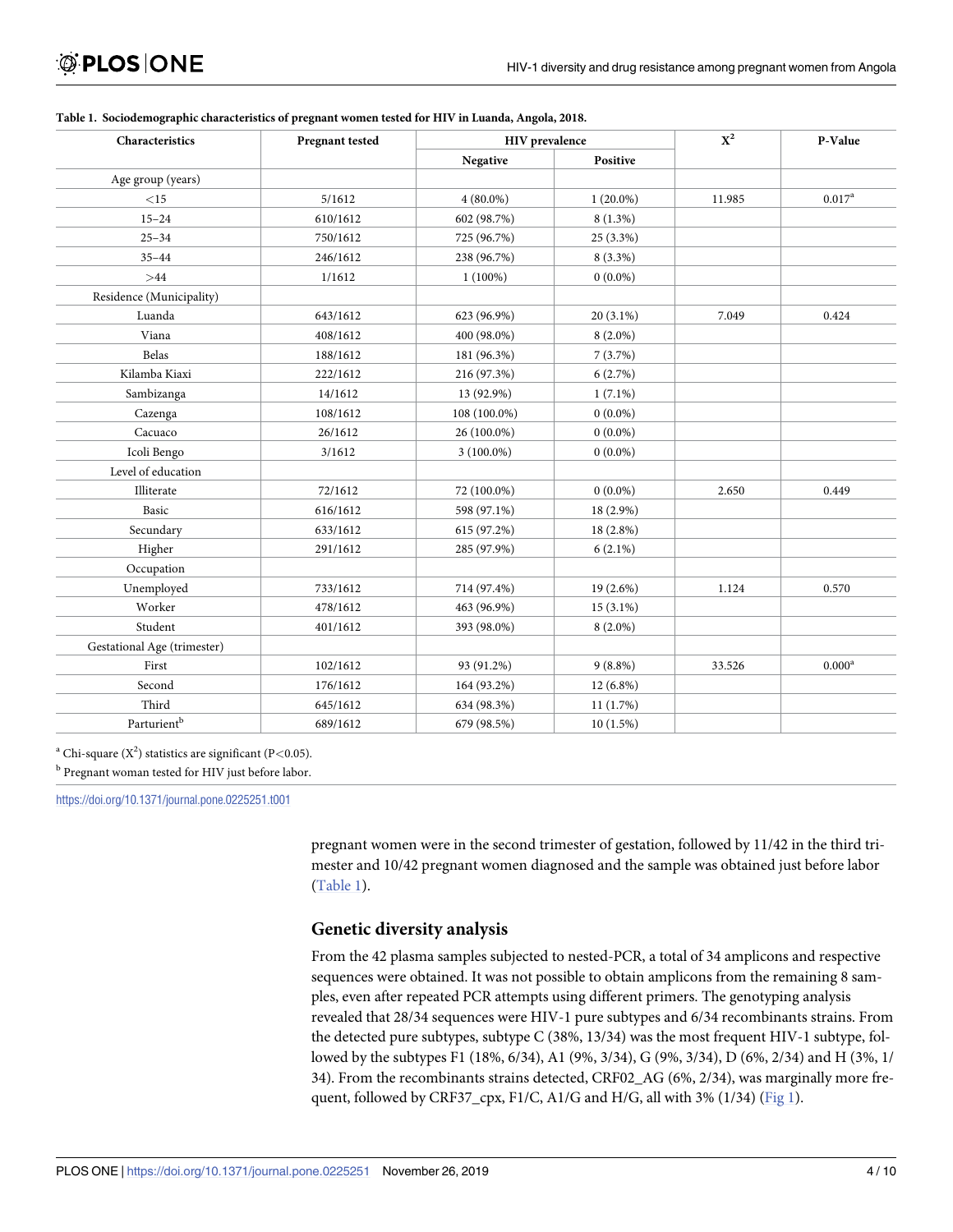

## <span id="page-4-0"></span>a. HIV-1 subtypes

**[Fig](#page-3-0) 1. HIV-1 diversity among infected pregnant women in Luanda, Angola, 2018.** The analysis involved 34 nucleotide sequences. (A) Frequency of HIV-1 subtypes and recombinants. (B) Recombinants distribution. The subtypes were identified by the REGA v3.0, and recombinants strains by SimPlot.

<https://doi.org/10.1371/journal.pone.0225251.g001>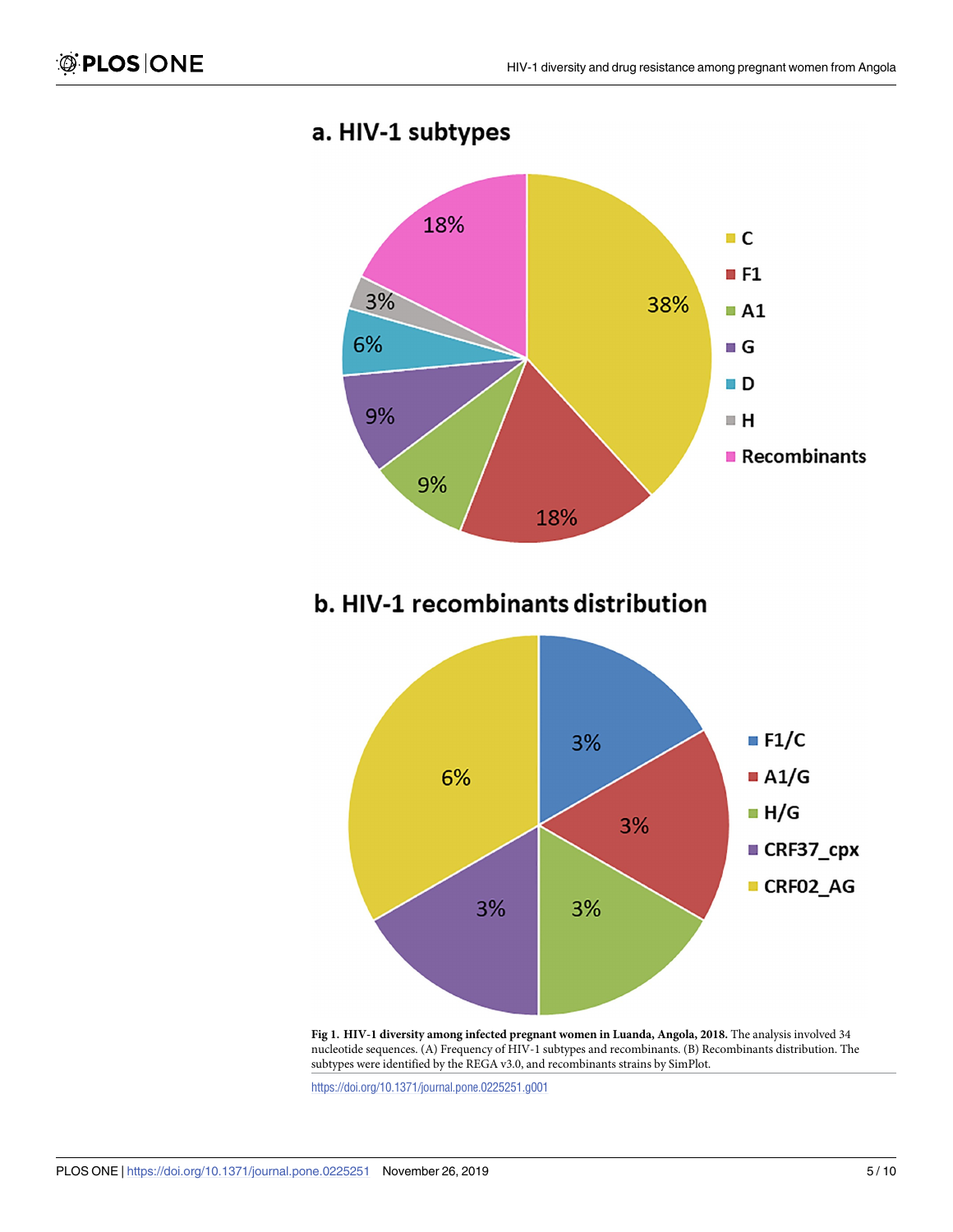<span id="page-5-0"></span>



<https://doi.org/10.1371/journal.pone.0225251.g002>

Genetic distance analysis showed genetic similarity (more than 70%) of HIV-1 subtype C isolates with isolated from Botswana, Mozambique, Tanzania, South Africa and India. The subtype F1 was more similar to isolates from Brazil and Spain. The subtype A1 was most similar to isolates from Cameroon, South Africa, and Pakistan. The subtype G was most similar to isolates from Portugal, and subtype D, subtype H, and recombinant strain H/G to isolates from Democratic Republic of Congo. The recombinants strains A1/G, CRF02\_AG, and CRF37\_cpx were similar to isolates from Cameroon and Ivory Coast (Fig 2).

#### **Antiretroviral resistance mutations and resistance profile**

The sequence analysis showed that 6/34 (18%) of the sequences presented DRMs. Of these, 5/ 34 (15%) sequences presented resistance to specific NNRTIs. Moreover, 1/34 (3%) sequence presented resistance against both NNRTIs and NRTIs, simultaneously. Mutations at positions K103N (2/34), G190A (2/34), Y181I (1/34), and P225H (1/34) were observed against the class of NNRTIs, whereas mutations at positions M41L, D67N, T69D and T215S were observed against NRTIs. A non-polymorphic protease inhibitor (PI) selected mutation was observed at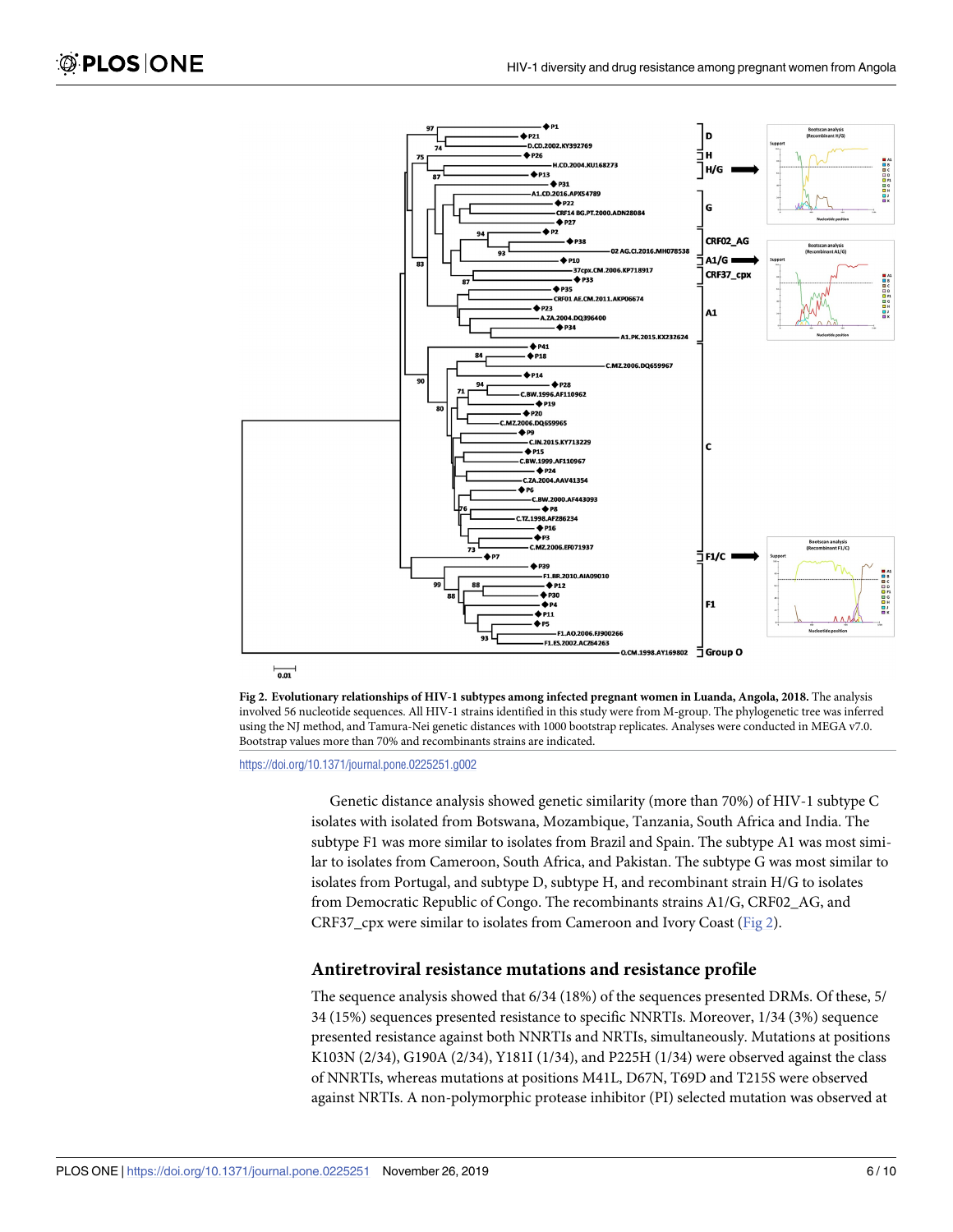| Isolate         | HIV-1 subtypes | Drug resistant mutations |              |                          | Drug resistance profile |                          |               |
|-----------------|----------------|--------------------------|--------------|--------------------------|-------------------------|--------------------------|---------------|
|                 |                | <b>NRTI</b>              | <b>NNRTI</b> | PI                       | Low                     | Intermediate             | High          |
| P <sub>10</sub> | A1/G           |                          | G190A        | $\overline{\phantom{a}}$ | ETR, RPV                | <b>EFV</b>               | <b>NVP</b>    |
| P <sub>12</sub> | F1             |                          | K103N, P225H | $\overline{\phantom{a}}$ | ETR, RPV                | $\overline{\phantom{a}}$ | EFV, NVP      |
| P <sub>26</sub> | Н              |                          | G190A        | $\overline{\phantom{a}}$ | ETR, RPV                | <b>EFV</b>               | <b>NVP</b>    |
| P <sub>27</sub> | G              | M41L, D67N, T69D, T215S  | Y181I        | $\overline{\phantom{a}}$ | ABC, TDF                | AZT, EFV                 | ETR, RPV, NVP |
| P31             | G              |                          |              | 185V                     |                         |                          |               |
| P41             |                |                          | K103N        | $\overline{\phantom{a}}$ |                         | $\overline{\phantom{a}}$ | EFV, NVP      |

#### <span id="page-6-0"></span>Table 2. Drug resistance mutations to NRTI, NNRTI and PI according to the HIV-1 subtypes and resistance profile.

Antiretroviral drugs: AZT—Zidovudine; EFV—Efavirenz; ETR—Etravirine; NVP—Nevirapine; RPV—Rilpivirine; ABC—Abacavir; TDF—Tenofovir.

<https://doi.org/10.1371/journal.pone.0225251.t002>

position I85V. High levels of drug resistance were observed for NVP (5/34) and EFV (2/34), intermediate resistance for EFV (3/34) and AZT (1/34) and low resistance for Abacavir (ABC) (1/34) and TDF (1/34). In addition, the susceptibility profile associated to the second generation of NNRTIs was also identified and 1/34 and 3/34 sequence presented high- and low-resistance to Etravirine (ETR) and Rilpivirine (RPV), respectively (Table 2).

## **Discussion**

This study presents an important update on molecular epidemiology of circulating HIV-1 strains in Luanda. The HIV prevalence was 2.6% (42/1612). A significant difference in HIV positivity was observed between pregnant women of different age groups and pregnancy stage (P*<*0.05). On the other hand, residence, level of education and occupation did not show significant differences (P*>*0.05) ([Table](#page-3-0) 1).

Genetic analysis of 34 isolates revealed a wide diversity of HIV-1 strains ([Fig](#page-4-0) 1), similar to that observed in previous studies performed in Angola  $[5-11]$ . Though it is hard to prove statistical significance with our small sample size, our study indicates an increase in HIV-1 subtype C, but a slight decrease in subtype F1 in Luanda [[5,8\]](#page-8-0). The genetic similarity of HIV-1 subtype C with isolates from Botswana, Mozambique, Tanzania, South Africa, India and the subtype F1 with isolates from Brazil and Spain [\(Fig](#page-5-0) 2), may be attributed to high mobility between countries or to the fact that, after colonial war, and the end of civil war in 2002, thousands of refugees returned to Angola [[27](#page-9-0)].

The RT inhibitors are important components of ART regimen [\[12–14](#page-8-0)]. The identification of pre-treatment drug resistance in pregnant women naïve to ART (Table 2), may threaten ART based strategy to HIV control in Luanda [\[12–14](#page-8-0)]. The K103N and G190A mutations are associated with EFV and NVP resistance [\[28\]](#page-9-0). The Y181I and P225H mutations are often associated with second generation RPV and ETR resistance [[29](#page-9-0)]. The thymidine analogue associated mutations (TAMs) at positions M41L and D67N have the greatest impact on susceptibility of AZT and Stavudine (d4T) [[28](#page-9-0)]. The T69D mutation when present with T215S mutation, is associated with broad resistance to NRTIs [\[28\]](#page-9-0). The non-polymorphic PI-selected mutation at position I85V has minimal effects on PIs susceptibility [\[30,31](#page-9-0)].

The identification of K103N and G190A mutations, may be attributed to the long use of NNRTIs as part of the first-line ART regimens in Angola [\[13,14\]](#page-8-0). Displacement of people to countries where ART is available for a longer period also may help to explain the origin of the HIV-1 subtypes with DRMs in Luanda [[27,32\]](#page-9-0).

The reasons for PCR failure of 8/42 samples were not identified. It may be that the high HIV-1 genetic diversity compromised the binding of primers, even though they were targeted at highly conserved regions of the HIV-1. Other studies with more representative sampling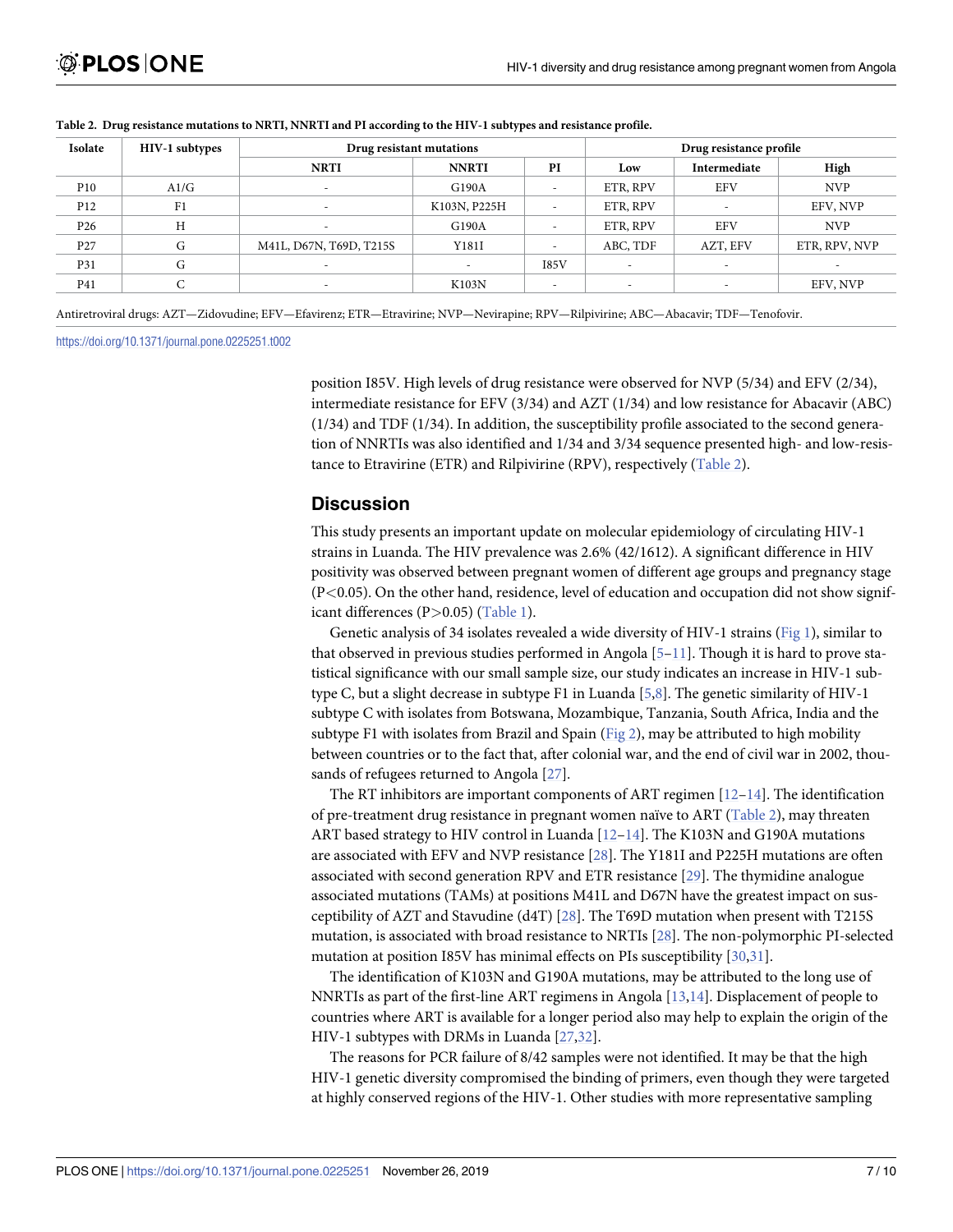<span id="page-7-0"></span>monitoring of the HIV-1 subtypes and DRMs are necessary to guide a timely modification of ART guidelines in Angola. Despite the small sample size, our findings suggest that the Angolan Ministry of Health should prompt consideration of moving to generic integrase strand transfer inhibitors (INSTIs) in the ART regimen in Angola [[33](#page-9-0)].

## **Conclusions**

Our results show a wide HIV-1 subtypes heterogeneity, with subtype C the most frequent. A total of 6/34 (18%) of the sequences presented DRMs. Of these, 15% (5/34) were associated with resistance against NNRTIs. Moreover, 1/34 (3%) sequence presented resistance against both NNRTIs and NRTIs, simultaneously. Our findings suggest the need to update currently used ART regimens. Better understanding is needed of emergence of HIV-1 subtypes and DRMs, to allow a timely modification of ART guidelines in Angola.

## **Acknowledgments**

Thanks to pregnant women who participated in this study. To thank the Postgraduate Science for Development Program (PGCD) and the Foundation for Science and Technology (FCT), by the PhD scholarship awarded to Cruz Sebastião (SFRH/BD/135296/2017), and the project Pró-África (CNPq: 440145/2015-5) for supporting some analysis. Moreover, thanks to INIS, CISA, INLS, FIOCRUZ, NOVA Medical School/Faculdade de Ciências Médicas, ISCISA/ Agostinho Neto University, and Lucrecia Paim Maternity clinic, for institutional support. Thanks to Valter Nuaila, Marcio Sitoe, Fredilson Melo and Sarah Hill, for scientific support.

## **Author Contributions**

**Conceptualization:** Cruz S. Sebastião, Joana Morais, Miguel Brito.

- **Data curation:** Cruz S. Sebastião, Marinela Mirandela, Jose´ C. Couto-Fernandez, Joana Morais, Miguel Brito.
- **Formal analysis:** Cruz S. Sebastião, Amilcar Tanuri, Joana Morais, Miguel Brito.
- **Investigation:** Cruz S. Sebastião, Zoraima Neto, Marinela Mirandela, Domingos Jandondo, Joana Morais, Miguel Brito.
- **Methodology:** Cruz S. Sebastião, Zoraima Neto, Carlos S. de Jesus, Marinela Mirandela, Domingos Jandondo, José C. Couto-Fernandez, Amilcar Tanuri, Miguel Brito.

**Supervision:** Carlos S. de Jesus, Miguel Brito.

**Validation:** Cruz S. Sebastião, Miguel Brito.

**Writing – original draft:** Cruz S. Sebastião.

**Writing – review & editing:** Cruz S. Sebastião, Zoraima Neto, Carlos S. de Jesus, Marinela Mirandela, Domingos Jandondo, Jose´ C. Couto-Fernandez, Amilcar Tanuri, Joana Morais, Miguel Brito.

## **References**

- **[1](#page-1-0).** United Nations. Political Declaration on HIV and AIDS: On the Fast Track to Accelerating the Fight against HIV and to Ending the AIDS Epidemic by 2030. 2016;17020: 1–26.
- **[2](#page-1-0).** United Nations Joint Programme on HIV/AIDS (UNAIDS). Unaids Data 2018. 2018.
- **[3](#page-1-0).** Leitner T, Hahn B, Mullins J, Wolinsky S, Foley B, Apetrei C, et al. HIV Sequence Compendium 2015 Editors. Theor Biol Biophys Los Alamos Natl Lab. 2015.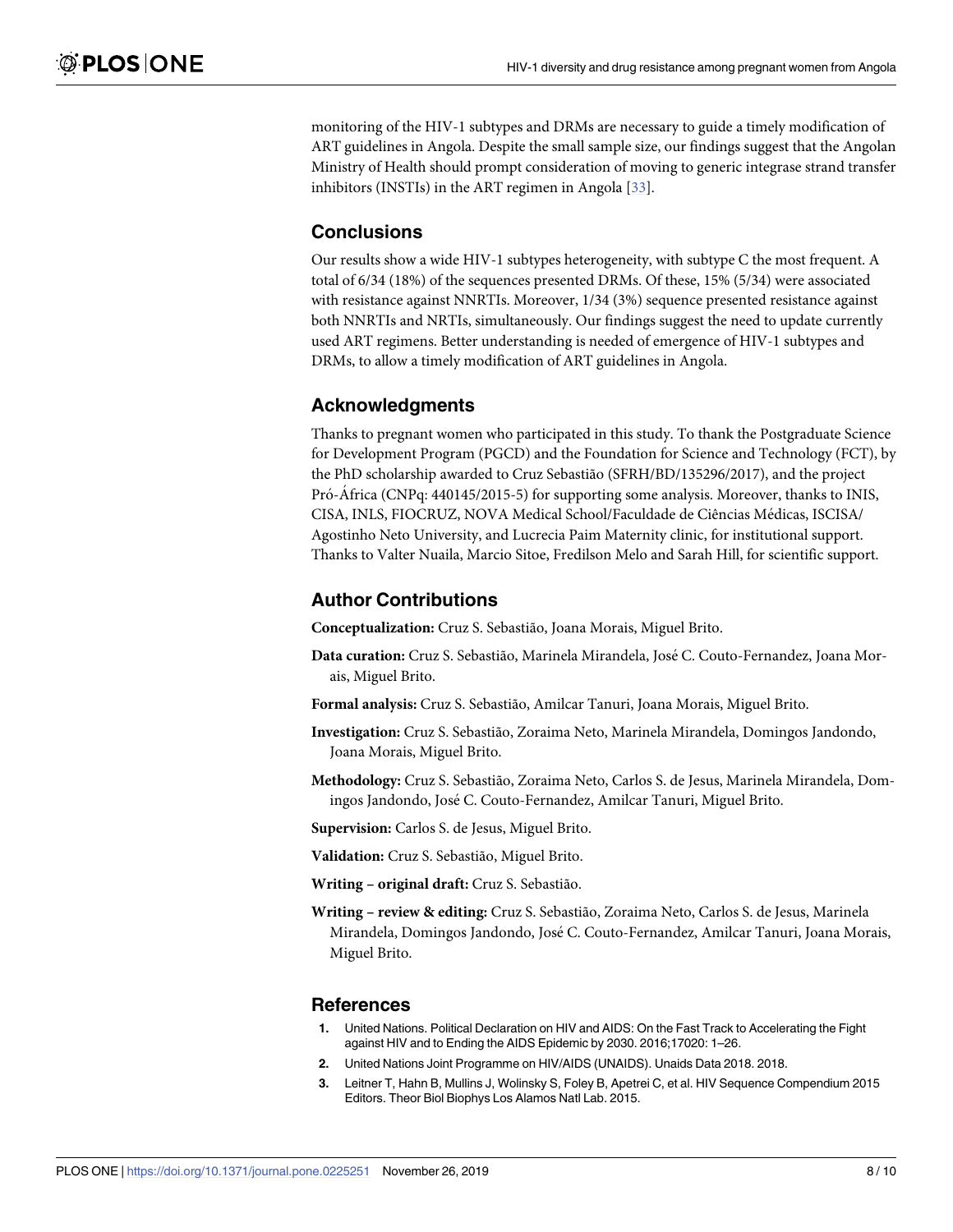- <span id="page-8-0"></span>**[4](#page-1-0).** Sharp PM, Hahn BH. Origins of HIV and the AIDS pandemic. Cold Spring Harb Perspect Med. 2011; 1: a006841. <https://doi.org/10.1101/cshperspect.a006841> PMID: [22229120](http://www.ncbi.nlm.nih.gov/pubmed/22229120)
- **[5](#page-1-0).** Afonso JM, Bello G, Monick GL, Sojka M, Morgado MG. HIV-1 Genetic Diversity and Transmitted Drug Resistance Mutations among Patients from the North, Central and South Regions of Angola. PLoS One. 2012; 7: 11. <https://doi.org/10.1371/journal.pone.0042996> PMID: [22952625](http://www.ncbi.nlm.nih.gov/pubmed/22952625)
- **6.** Ba´rtolo I, Rocha C, Bartolomeu J, Gama A, Marcelino R, Fonseca M, et al. Highly divergent subtypes and new recombinant forms prevail in the HIV/AIDS epidemic in Angola: New insights into the origins of the AIDS pandemic. Infect Genet Evol. 2009; 9: 672–682. [https://doi.org/10.1016/j.meegid.2008.05.](https://doi.org/10.1016/j.meegid.2008.05.003) [003](https://doi.org/10.1016/j.meegid.2008.05.003) PMID: [18562253](http://www.ncbi.nlm.nih.gov/pubmed/18562253)
- **7.** Ba´rtolo I, Zakovic S, Martin F, Palladino C, Carvalho P, Camacho R, et al. HIV-1 diversity, transmission dynamics and primary drug resistance in Angola. PLoS One. 2014; 9: 1–17. [https://doi.org/10.1371/](https://doi.org/10.1371/journal.pone.0113626) [journal.pone.0113626](https://doi.org/10.1371/journal.pone.0113626) PMID: [25479241](http://www.ncbi.nlm.nih.gov/pubmed/25479241)
- **[8](#page-6-0).** Castelbranco EPAF, da Silva Souza E, Cavalcanti AMS, Martins AN, de Alencar LCA, Tanuri A. Frequency of Primary Resistance to Antiretroviral Drugs and Genetic Variability of HIV-1 Among Infected Pregnant Women Recently Diagnosed in Luanda-Angola. AIDS Res Hum Retroviruses. 2010; 26: 1313–1316. <https://doi.org/10.1089/aid.2010.0111> PMID: [20929349](http://www.ncbi.nlm.nih.gov/pubmed/20929349)
- **9.** Ba´rtolo I, Epalanga M, Bartolomeu J, Fonseca M, Mendes A, Gama A, et al. High Genetic Diversity of Human Immunodeficiency Virus Type 1 in Angola. AIDS Res Hum Retroviruses. 2005; 21: 306–310. <https://doi.org/10.1089/aid.2005.21.306> PMID: [15943573](http://www.ncbi.nlm.nih.gov/pubmed/15943573)
- **10.** Abecasis A, Paraskevis D, Epalanga M, Fonseca M, Burity F. HIV-1 genetic variants circulation in the North of Angola. 2005; 5: 231–237. <https://doi.org/10.1016/j.meegid.2004.07.007> PMID: [15737914](http://www.ncbi.nlm.nih.gov/pubmed/15737914)
- **[11](#page-1-0).** Garrido C, Zahonero N, Fernándes D, Serrano D, Silva AR, Ferraria N, et al. Subtype variability, virological response and drug resistance assessed on dried blood spots collected from HIV patients on antiretroviral therapy in Angola. J Antimicrob Chemother. 2008; 61: 694–698. [https://doi.org/10.1093/jac/](https://doi.org/10.1093/jac/dkm515) [dkm515](https://doi.org/10.1093/jac/dkm515) PMID: [18218644](http://www.ncbi.nlm.nih.gov/pubmed/18218644)
- **[12](#page-1-0).** World Health Organization. The use of antiretroviral drugs for treating and preventing hiv infection. World Heal Organ. 2016.
- **[13](#page-1-0).** National Institute of Fighting against AIDS. Plano Estratégico Nacional Para o Controlo das Infecções de Transmissão Sexual, VIH e SIDA Instituto Nacional de Luta Contra a Sida. 2006.
- **[14](#page-1-0).** National Institute of Fighting against AIDS. Normas De Tratamento Antirretroviral. 2015; 159.
- **[15](#page-1-0).** Ssemwanga D, Lihana RW, Ugoji C, Abimiku A, Nkengasong J, Dakum P, et al. Update on HIV-1 acquired and transmitted drug resistance in Africa. AIDS Rev. 2015; 17: 3–20. PMID: [25427100](http://www.ncbi.nlm.nih.gov/pubmed/25427100)
- **[16](#page-1-0).** Bbosa N, Kaleebu P, Ssemwanga D. HIV subtype diversity worldwide. Curr Opin HIV AIDS. 2019; 14: 153–160. <https://doi.org/10.1097/COH.0000000000000534> PMID: [30882484](http://www.ncbi.nlm.nih.gov/pubmed/30882484)
- **[17](#page-1-0).** Delatorre E, Silva-de-Jesus C, Couto-Fernandez JC, Pilotto JH, Morgado MG. High HIV-1 Diversity and Prevalence of Transmitted Drug Resistance Among Antiretroviral-Naive HIV-Infected Pregnant Women from Rio de Janeiro, Brazil. AIDS Res Hum Retroviruses. 2017; 33: 68–73. [https://doi.org/10.1089/AID.](https://doi.org/10.1089/AID.2016.0159) [2016.0159](https://doi.org/10.1089/AID.2016.0159) PMID: [27392995](http://www.ncbi.nlm.nih.gov/pubmed/27392995)
- **[18](#page-2-0).** Woods CK, Brumme CJ, Liu TF, Chui CKS, Chu AL, Wynhoven B, et al. Automating HIV drug resistance genotyping with RECall, a freely accessible sequence analysis tool. J Clin Microbiol. 2012; 50: 1936–1942. <https://doi.org/10.1128/JCM.06689-11> PMID: [22403431](http://www.ncbi.nlm.nih.gov/pubmed/22403431)
- **[19](#page-2-0).** Pineda-peña A, Rodrigues N, Imbrechts S, Libin P, Barroso A, Deforche K, et al. Infection, Genetics and Evolution Automated subtyping of HIV-1 genetic sequences for clinical and surveillance purposes : Performance evaluation of the new REGA version 3 and seven other tools. 2013.
- **[20](#page-2-0).** Saitou N, Nei M. The Neighbor-joining Method: A New Method for Reconstructing Phylogenetic Trees. 1987; 4: 406–425.
- **[21](#page-2-0).** Tamura K, Nei M. Estimation of the Number of Nucleotide Substitutions in the Control Region of Mitochondrial DNA in Humans and. 1993; 10.
- **[22](#page-2-0).** Felsenstein J. Confidence Limits on Phylogenies: an Approach Using the Bootstrap. Int J Org Evol. 1985; 39: 783–791. <https://doi.org/10.1111/j.1558-5646.1985.tb00420.x> PMID: [28561359](http://www.ncbi.nlm.nih.gov/pubmed/28561359)
- **[23](#page-2-0).** Kumar S, Stecher G, Tamura K, Medicine E. MEGA7 : Molecular Evolutionary Genetics Analysis version 7.0 for bigger datasets. 2016; 1–11.
- **[24](#page-2-0).** Lole KS, Bollinger RC, Paranjape RS, Gadkari D, Kulkarni SS, Novak NG, et al. Full-Length Human Immunodeficiency Virus Type 1 Genomes from Subtype C-Infected Seroconverters in India, with Evidence of Intersubtype Recombination. Am Soc Microbiol. 1999; 73: 152–160.
- **[25](#page-2-0).** Bennett DE, Camacho RJ, Otelea D, Kuritzkes DR, Fleury H, Kiuchi M, et al. Drug resistance mutations for surveillance of transmitted HIV-1 drug-resistance: 2009 update. PLoS One. 2009; 4. [https://doi.org/](https://doi.org/10.1371/journal.pone.0004724) [10.1371/journal.pone.0004724](https://doi.org/10.1371/journal.pone.0004724) PMID: [19266092](http://www.ncbi.nlm.nih.gov/pubmed/19266092)